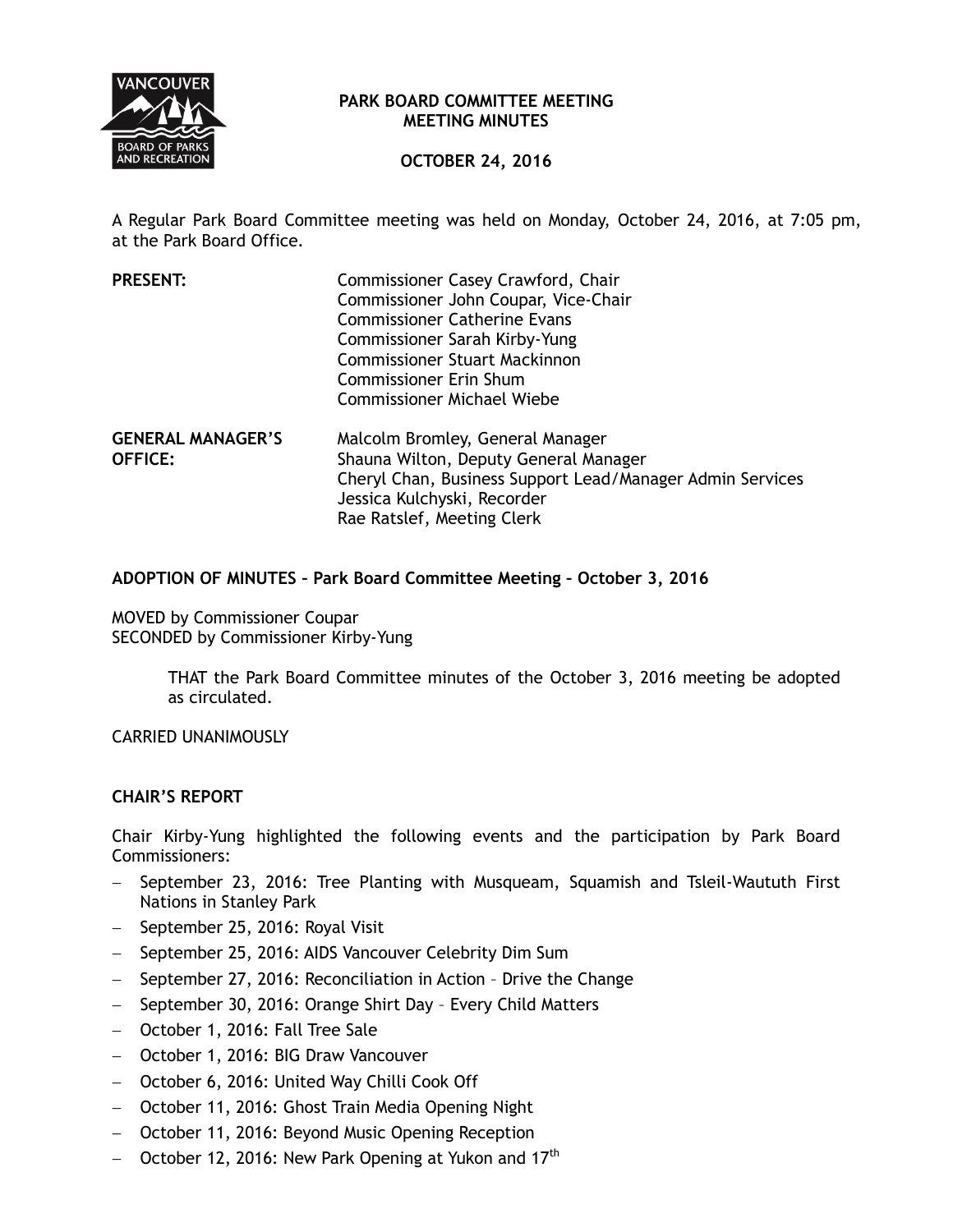- October 13, 2016, CH.I.L.D. Foundation Doormen's Dinner
- October 13, 2016: Vancouver Botanical Garden Association Appreciation Night
- October 14, 2016: United Nations Women Connect
- $-$  October 16, 2016: Chinese Freemasons Vancouver 128<sup>th</sup> Anniversary
- October 16, 2016: Survivors Totem Pole Witness Dinner
- October 17, 2016: East Fraser Lands New Park Tour and Open House.

### **AGENDA ITEMS**

#### **1. REPORT: TGVI Annual Report and Corporate Sponsorship Fund Request**

Darren Peterson, Manager, Citywide Services, Park Board, and Co-Chair, Trans\* and Gender Variant Inclusion Steering Committee (TGVI Committee) and introduced Paul Czene, Recreation Coordinator, Access & Volunteer Services.

Mr. Peterson led the review of a presentation on the work of the TGVI Committee and highlighted:

- Overview of activities to date
- The TGVI Committee's mandate and composition
- Proposed changes to signage guidelines
- Awareness campaign feedback
- Staff survey relative to the poster effectiveness, bathroom signage and staff training
- Short and mid-term priorities
- The Committee's request for support to hire two part-time recreation staff to assist in developing a scalable training system, a trans\* and gender variant community engagement system and a richer media experience.

Mr. Peterson responded to questions from the Committee. There was discussion regarding the primary tasks of the proposed staff additions; need for direct engagement with the trans\* gender variant community; long term plans to invest access staff resources; and encouragement to reach out to the Cultural Advisory Committee relative to languages and cultural barriers.

The Committee heard from one speaker who expressed general support for the report and commented on two issues of concern. The speaker responded to questions from the Committee.

In response to a request for clarification, Malcolm Bromley, General Manager, Park Board, confirmed that the report was intended to provide an update and status report, and to seek temporary funding for two positions. He also suggested that the speaker be invited to make a presentation to the TGVI Committee.

There was discussion regarding: signage challenges; importance of a long-term commitment to the TGVI Committee's work; need for clear policy direction; purpose of the requested funding; availability of funding to accommodate an ongoing position; and support for staff to provide further input on implementation of the TGVI Committee's recommendations.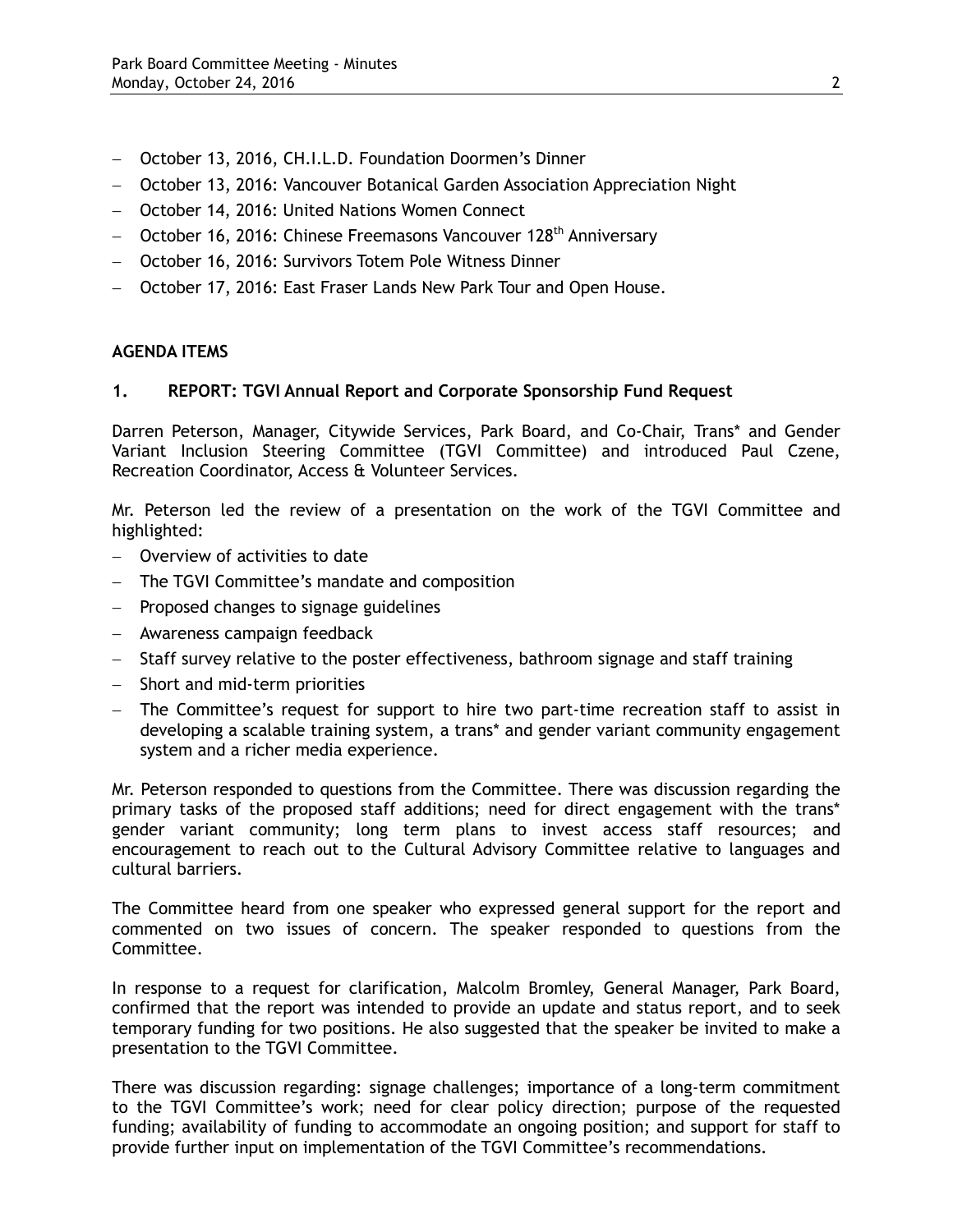MOVED by Commissioner Kirby-Yung SECONDED by Commissioner Evans

THAT the Committee recommend to the Board:

THAT the Vancouver Park Board contribute \$50,000 from the Corporate Sponsorship Fund to support the staffing of two part-time recreation positions in 2017 to complete the implementation of recommendations from the report "Building a Path to Parks and Recreation for All".

Amendment to the Main Motion

MOVED by Commissioner Weibe SECONDED by Commissioner Shum

THAT the motion be amended by adding Item B:

B. FURTHER THAT the staff of the Vancouver Board of Parks and Recreation look to create an ongoing position for someone with trans\* history to continue the work of the TGVI Steering Committee.

### CARRIED

(Commissioners Coupar, Crawford and Kirby-Yung opposed)

Question on the Main Motion, as Amended

THAT the Committee recommend to the Board:

- A. THAT the Vancouver Park Board contribute \$50,000 from the Corporate Sponsorship Fund to support the staffing of two part-time recreation positions in 2017 to complete the implementation of recommendations from the report "Building a Path to Parks and Recreation for All"; and
- B. FURTHER THAT the staff of the Vancouver Board of Parks and Recreation look to create an ongoing position for someone with trans\* history to continue the work of the TGVI Steering Committee.

Commissioner Kirby-Yung requested the motion be separated into distinct propositions.

Question on Item A

A. THAT the Vancouver Park Board contribute \$50,000 from the Corporate Sponsorship Fund to support the staffing of two part-time recreation positions in 2017 to complete the implementation of recommendations from the report "Building a Path to Parks and Recreation for All"; and

CARRIED UNANIMOUSLY